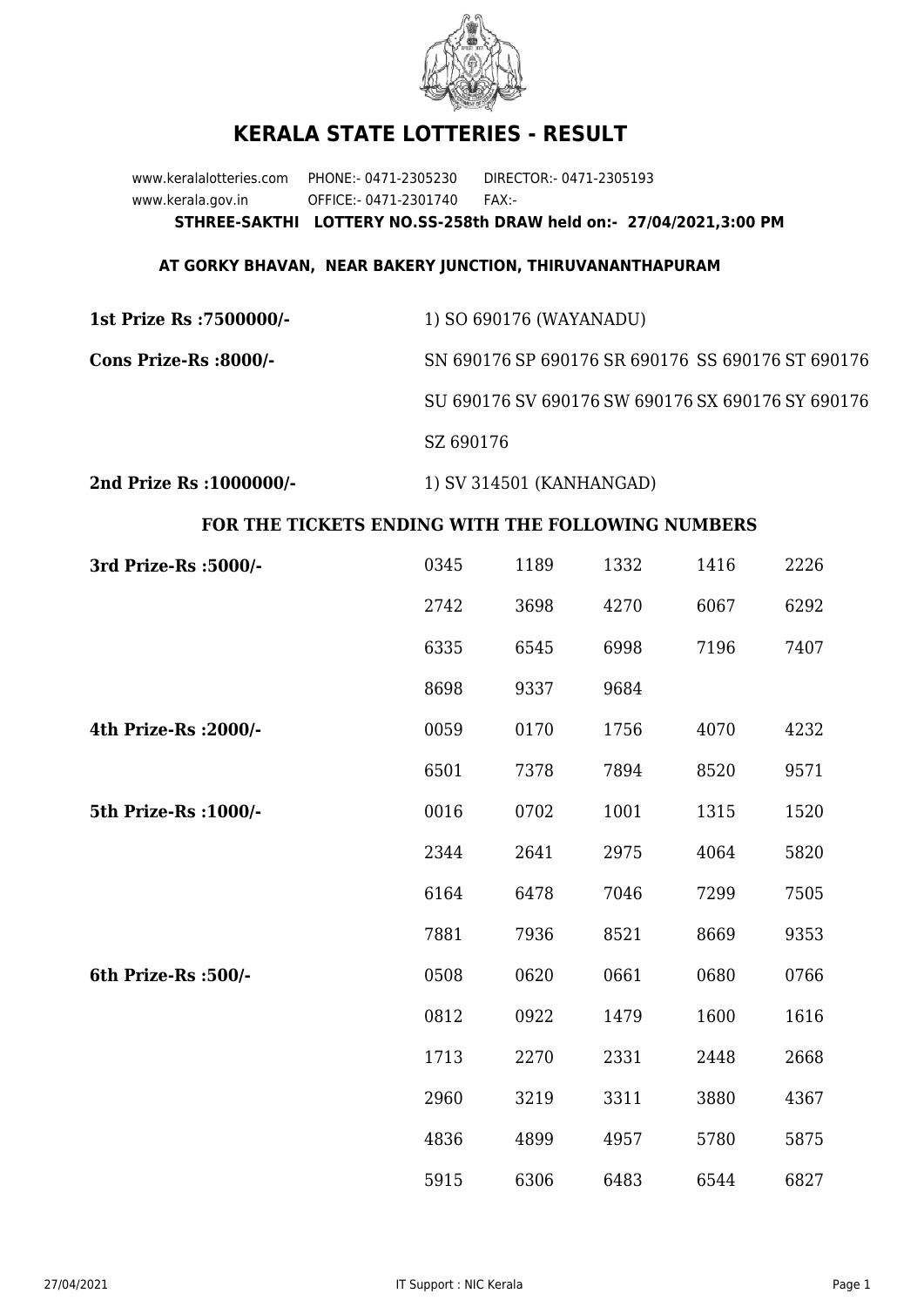|                      | 7182 | 7242 | 7329 | 7424 | 7614 |
|----------------------|------|------|------|------|------|
|                      | 7638 | 7743 | 7916 | 8053 | 8060 |
|                      | 8152 | 8240 | 8313 | 8519 | 8711 |
|                      | 8793 | 8819 | 9088 | 9435 | 9534 |
|                      | 9713 | 9902 |      |      |      |
| 7th Prize-Rs : 200/- | 0070 | 0197 | 0485 | 0887 | 0896 |
|                      | 0948 | 1004 | 1532 | 1604 | 1730 |
|                      | 1791 | 1905 | 2030 | 2230 | 2687 |
|                      | 3357 | 3662 | 4342 | 4419 | 4579 |
|                      | 4821 | 4857 | 4946 | 5204 | 5243 |
|                      | 5586 | 5842 | 5913 | 6014 | 6070 |
|                      | 6457 | 6535 | 6866 | 7179 | 7314 |
|                      | 8059 | 8433 | 8576 | 8874 | 8963 |
|                      | 8975 | 9077 | 9373 | 9876 | 9933 |
| 8th Prize-Rs : 100/- | 0001 | 0021 | 0093 | 0096 | 0306 |
|                      | 0422 | 0470 | 0509 | 0551 | 0617 |
|                      | 0824 | 1019 | 1369 | 1438 | 1480 |
|                      | 1485 | 1544 | 1608 | 1632 | 1646 |
|                      | 1677 | 1993 | 2086 | 2103 | 2271 |
|                      | 2285 | 2316 | 2352 | 2666 | 2812 |
|                      | 3026 | 3047 | 3065 | 3096 | 3131 |
|                      | 3199 | 3206 | 3433 | 3800 | 3830 |
|                      | 3875 | 3961 | 4091 | 4101 | 4164 |
|                      | 4254 | 4437 | 4483 | 4499 | 4520 |
|                      | 4529 | 4547 | 4570 | 4607 | 4660 |
|                      | 5032 | 5087 | 5090 | 5101 | 5275 |
|                      | 5280 | 5353 | 5413 | 5513 | 5839 |
|                      | 5889 | 5916 | 5944 | 5998 | 6106 |
|                      | 6169 | 6179 | 6264 | 6278 | 6395 |